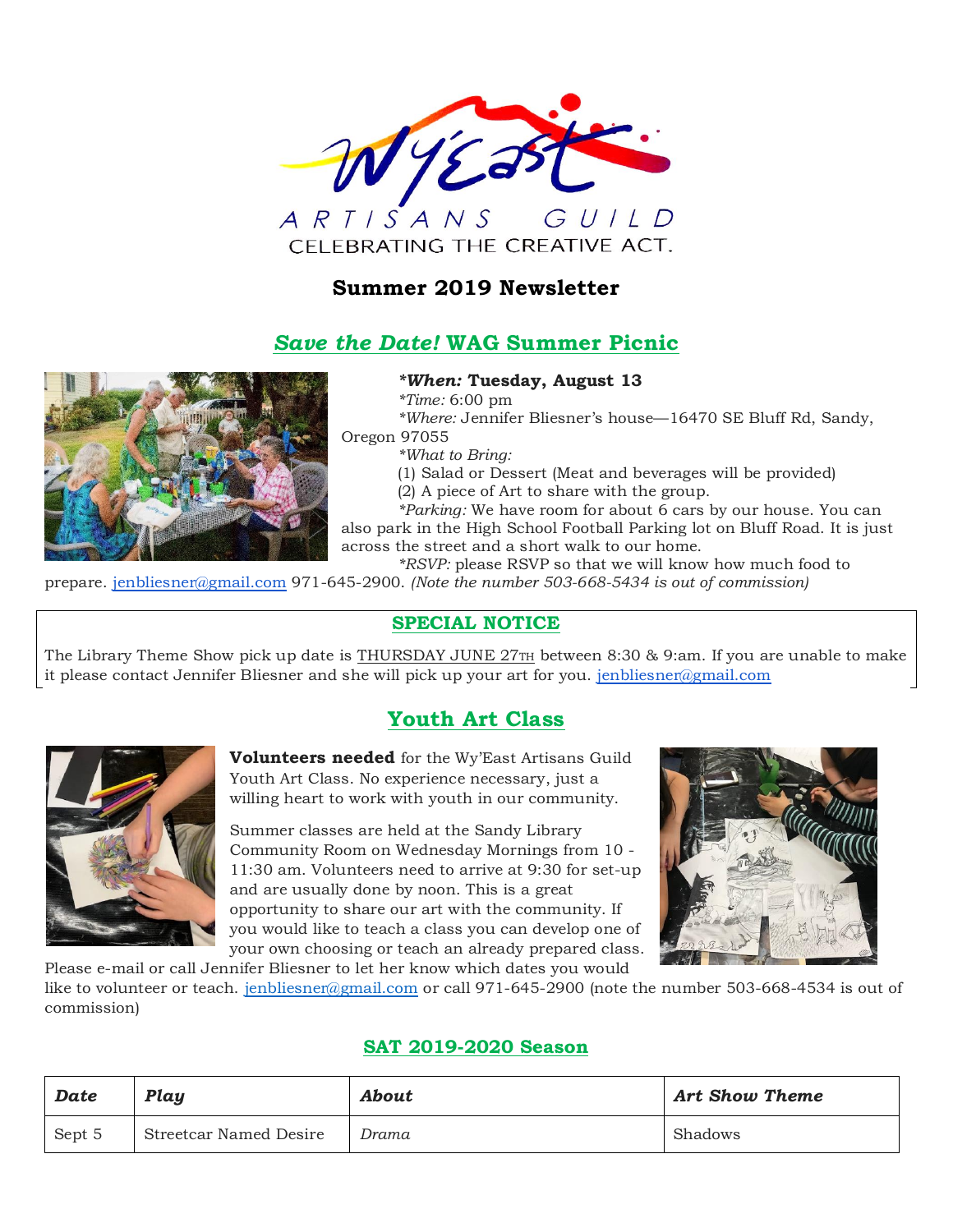| October<br><b>TBD</b> | Holding on, Letting Go                 | One-weekend show by Sandy Hospice                                                                                                                                   | No theme selected, but they<br>would like some appropriate<br>pieces to hang in the lobby |  |
|-----------------------|----------------------------------------|---------------------------------------------------------------------------------------------------------------------------------------------------------------------|-------------------------------------------------------------------------------------------|--|
| Oct 31                | It's a Wonderful Life                  | Drama                                                                                                                                                               | Gifts                                                                                     |  |
| Jan 9                 | Making God Laugh                       | Drama                                                                                                                                                               | Dreams                                                                                    |  |
| March<br>12           | Vanya and Sonia and<br>Masha and Spike | Drama                                                                                                                                                               | Childhood Memories                                                                        |  |
| April 23              | All in the Timing                      | A collection of mostly-comedic 1-act<br>plays focused on language and<br>Point of View<br>wordplay, perspective on life and<br>meaning, and romantic relationships. |                                                                                           |  |

## **Member News**



**Pamela Smithsted** won awards in the Lake Area Artists annual show at the Lakewood Center for the Arts. She received First Place for **"Rainy Day in Santiago"**, Lake Oswego Review award for **"Further In"**, and People's Choice award for "Zion 1".



**Sam Young** is looking for keys for an art project, and lots of them! Contact Adolph—Sam's son—at 406-702-5370. (It will show as Billings, MT on phones) *Pictured: Detail of Sam's work.*



## **May 21 Member Meeting Notes**

Speaker Beth Verheyden gave a presentation on "My Creative Process"

- 1. Choose something that means something
- 2. Compose an emotion
- 3, Compose by design
- 4. Paint by design & with emotion From Beth:
- "All artists need a presence on the web."

"Approach old photos with new inspiration."

"Live life as if someone left the gate open!"

"Change what you are looking at to express emotion."

There was a request made for suggestions for next year's speakers, please send your requests to Jennifer at [jenbliesner@gmail.com,](mailto:jenbliesner@gmail.com) we would like to get them as soon as possible to begin setting up speakers for next year.

The meeting was well-attended.

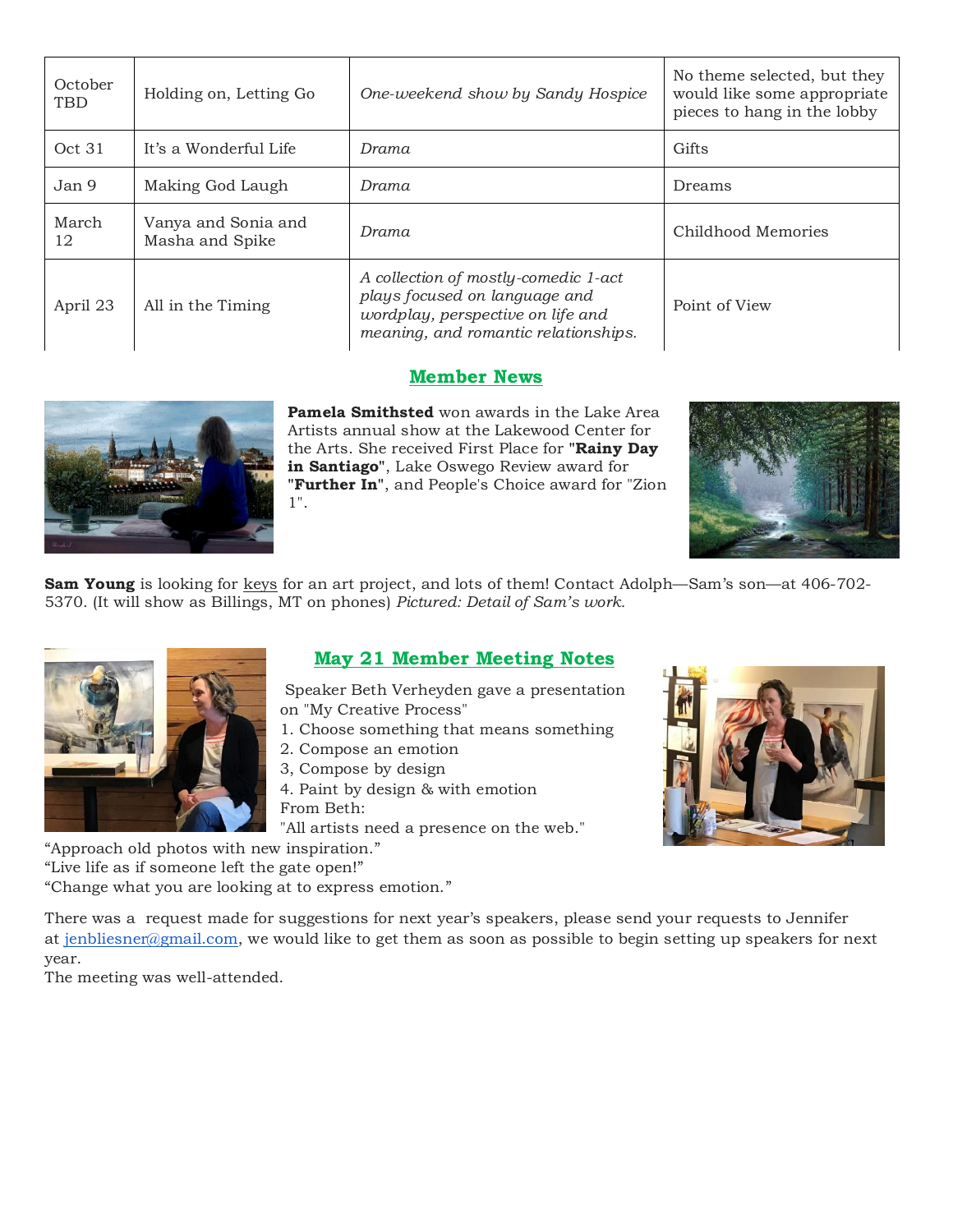## **Art Events and Resources**





# MtHood Art Online.com

Visit Mt. Hood Art Online to see fine art from the Northwest's most talented artists

Join our newsletter list today to get 10% off your first purchase and find out about local gallery shows, new artwork, classes, workshops, and featured artist sales.



<https://estacadasc.org/>











## **WHAT WE DO...**

**CONNECT PEOPLE &** PROGRAMS WITH TOOLS FOR SUCCESS

- Information, Resources & Opportunities
- Skill-building & Training
- Promotion, Publicity & Events  $\omega$
- · Grants for Cultural Projects

PROMOTE POSITIVE LIFE SKILLS FOR AT-RISK TEENS THROUGH CREATIVE EXPRESSION Youth Arts for Change

DRIVE LOCAL ECONOMIC **STIMULUS** 

- ¥ **Public Art Project Management**
- $\mathcal{L}$ **Artist Exhibit Program**
- **Cultural Tourism**

## *Check these out:*

**Mt. Hood Art Online <https://mthoodartonline.com/>**

**Sandy Actors Theatre <https://sandyactorstheatre.org/index.html>**

*\_\_\_\_\_\_\_\_\_\_\_\_\_\_\_\_\_\_\_\_\_\_\_\_\_\_\_\_\_\_\_\_\_\_\_\_\_\_\_\_\_\_\_\_\_\_\_\_\_\_\_*

**Oregon Society of Artists** <https://www.oregonsocietyofartists.com/>

**Clackamas County Arts Alliance** *[www.clackamasartalliance.org](http://www.clackamasartalliance.org/)*

**Strathmore Artist Papers** <https://www.strathmoreartist.com/>

**American Easel** <http://americaneasel.com/>

**Carrie Moore Studios** <http://carriemoorestudios.com/>

**M. Graham Paints** <https://mgraham.com/>